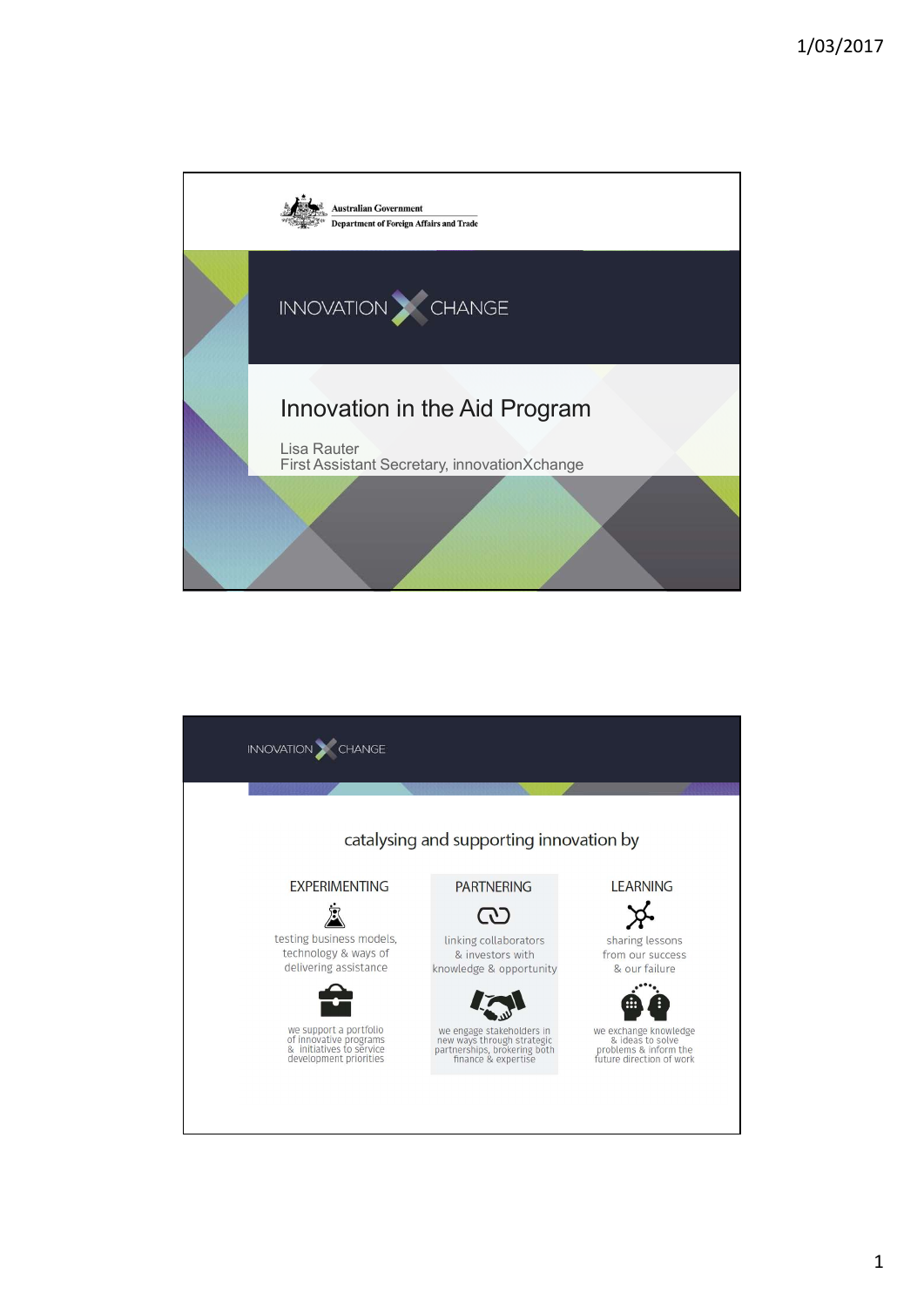

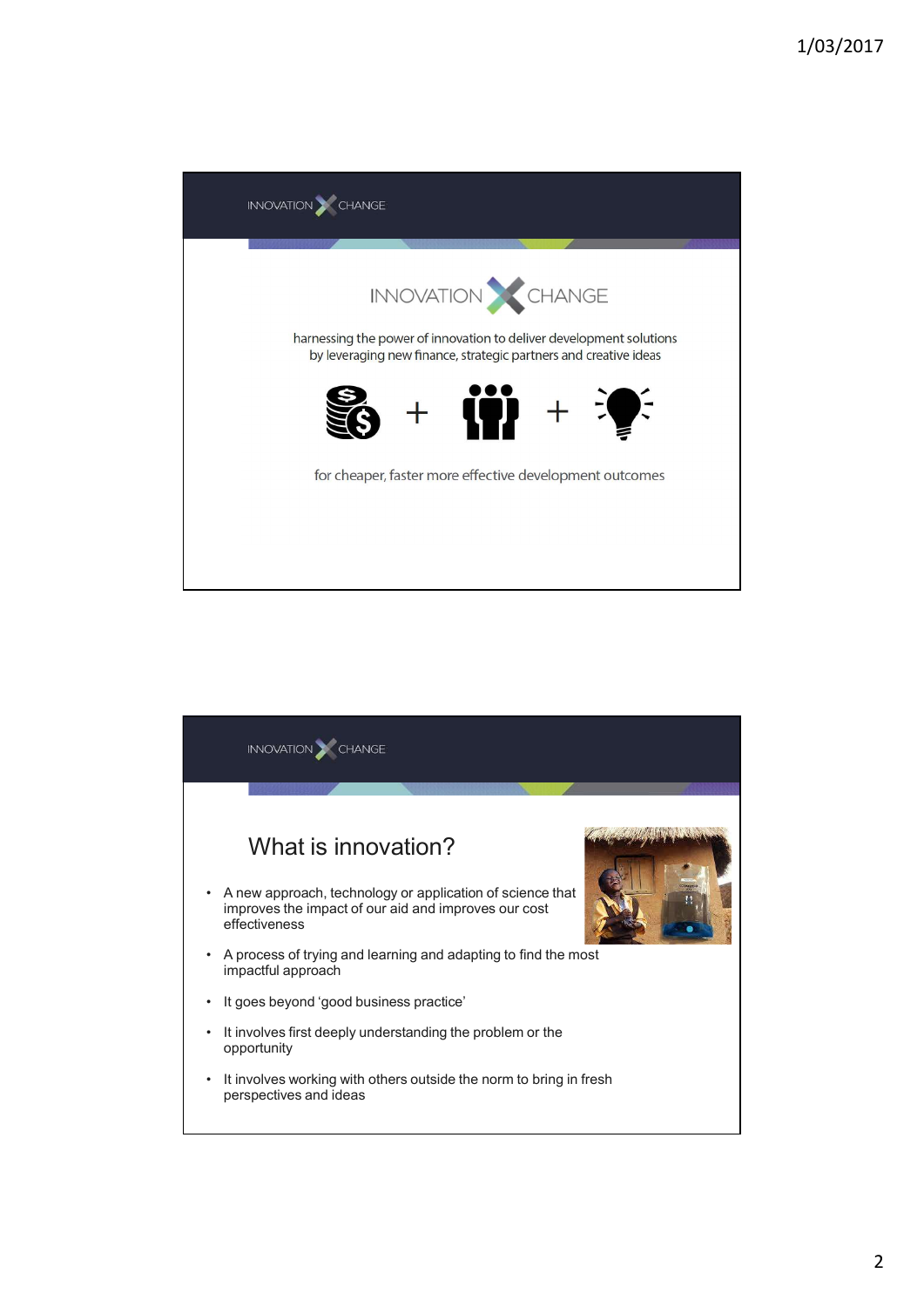

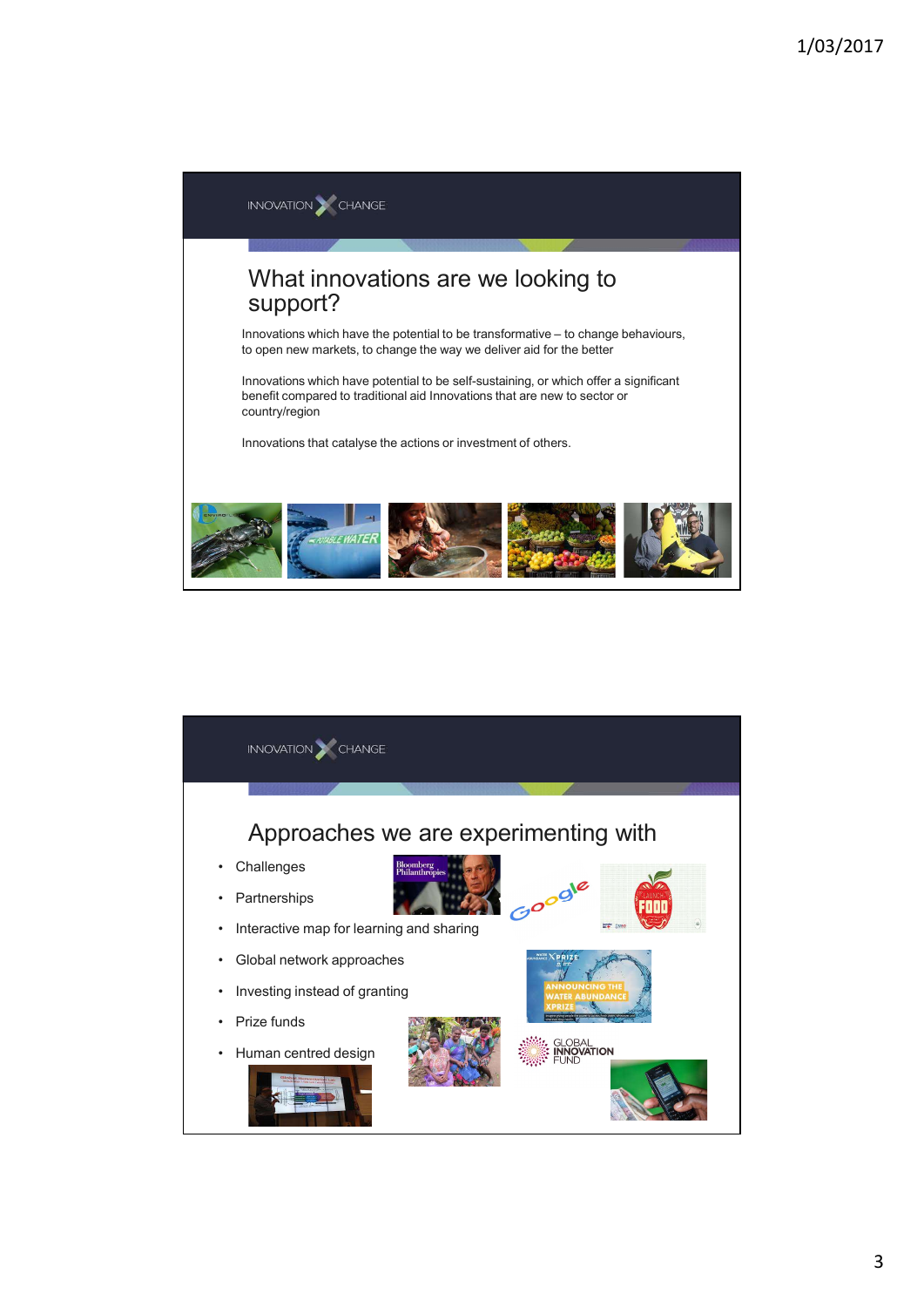

| INVOVATION CHANGE              |                                  |                  |  |
|--------------------------------|----------------------------------|------------------|--|
|                                |                                  |                  |  |
| Opportunities we are exploring |                                  |                  |  |
| Nutrition                      |                                  | Governance       |  |
| Humanitarian                   | <b>Water Access</b>              |                  |  |
| Local Innovators               | <b>Girls Education in Crisis</b> |                  |  |
| <b>Education in Crisis</b>     |                                  | Impact Investing |  |
| Micro-insurance                | Aquaculture                      |                  |  |
| Alternative finance            |                                  | Shared value     |  |
| Technology                     | Data                             |                  |  |
|                                |                                  |                  |  |